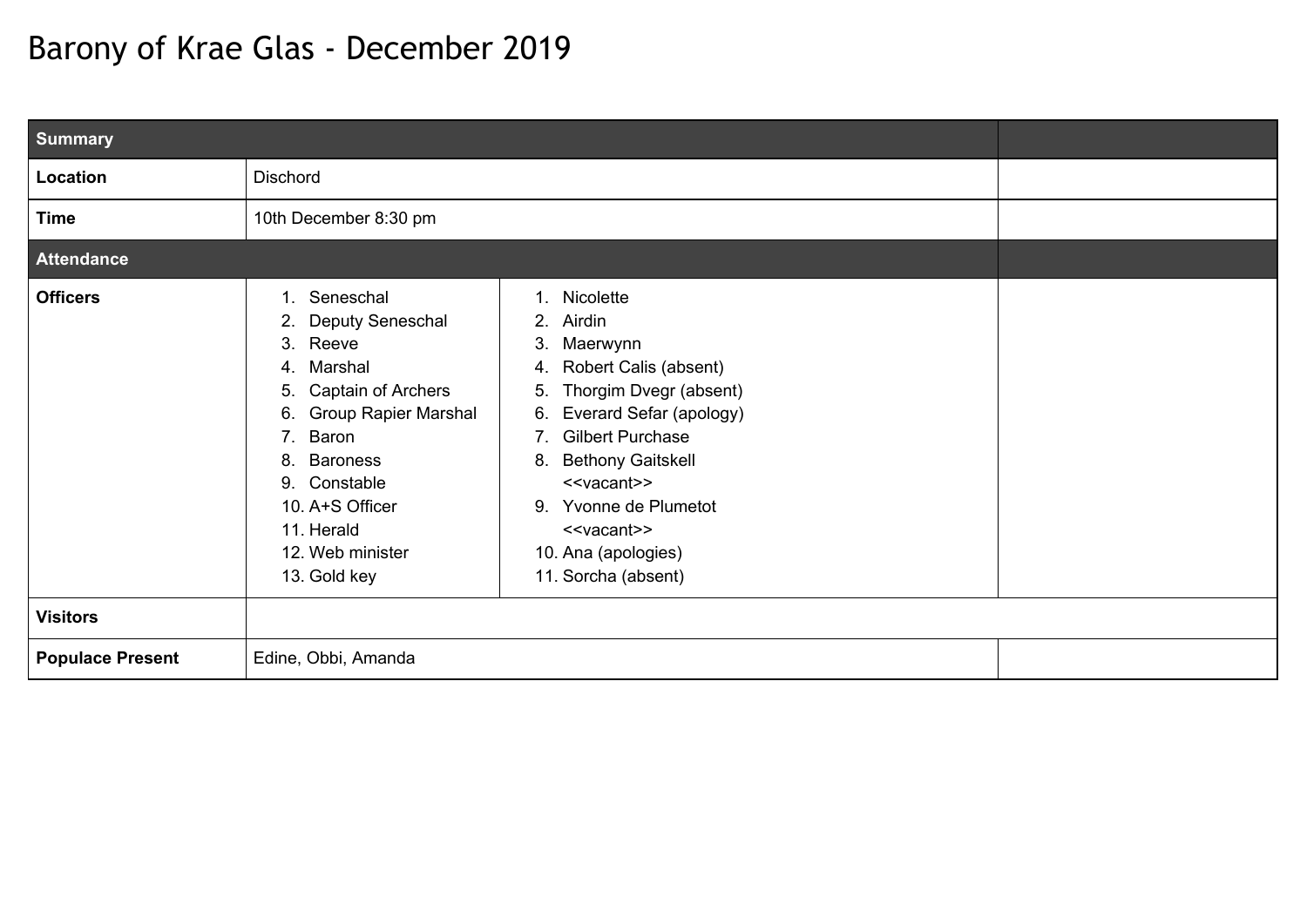| <b>Meeting</b>                                |                                                                                                                                                                  |                                                        |                                                    |
|-----------------------------------------------|------------------------------------------------------------------------------------------------------------------------------------------------------------------|--------------------------------------------------------|----------------------------------------------------|
| Description                                   | Action & Person Responsible                                                                                                                                      | <b>Comments/Status</b>                                 | Person Seconding &<br>Timeframe (if<br>determined) |
| <b>Previous Minutes</b>                       | It was discussed and decided that minutes will be put up on the officers<br>group for a week, then put on to website with a link on FB.                          | Approved by all                                        |                                                    |
| <b>Officers (appointments and</b><br>vacancy) | Reeve: still looking for a deputy/successor since Edine had declined<br>the position due to health.                                                              | Action: advertising needed                             |                                                    |
|                                               | Constable: Nicollette has made a call for constab. Maybe someone<br>from the Hamlet of Lyttleham would be good?                                                  |                                                        |                                                    |
|                                               | Herald: need a herald, Cormac is willing to put his hand up again for<br>this position                                                                           | Action: advertising needed                             |                                                    |
|                                               | Nicolette is happy to take on junior members (15+ years), who has<br>proved they are responsible, as a deputy.                                                   |                                                        |                                                    |
| <b>Events Summary &amp;</b><br>Feedback       |                                                                                                                                                                  |                                                        |                                                    |
| Day of Honour                                 | Maerwynn: Still awaiting invoice on hall for this to be finalised.<br>Nicolette and Gib have both been in contact with the hall and are<br>awaiting a call back. | Nicolette and Gib to follow up<br>with the hall again. |                                                    |
| <b>Expenses</b>                               |                                                                                                                                                                  |                                                        |                                                    |
|                                               |                                                                                                                                                                  |                                                        |                                                    |
| <b>Upcoming Events</b>                        |                                                                                                                                                                  |                                                        |                                                    |
| Relay for Life                                | Airdin and his team received award for best site. They collecteted over<br>\$1000.                                                                               | Congrats to all on a job well<br>done.                 |                                                    |
|                                               | Lesson fro next time:                                                                                                                                            |                                                        |                                                    |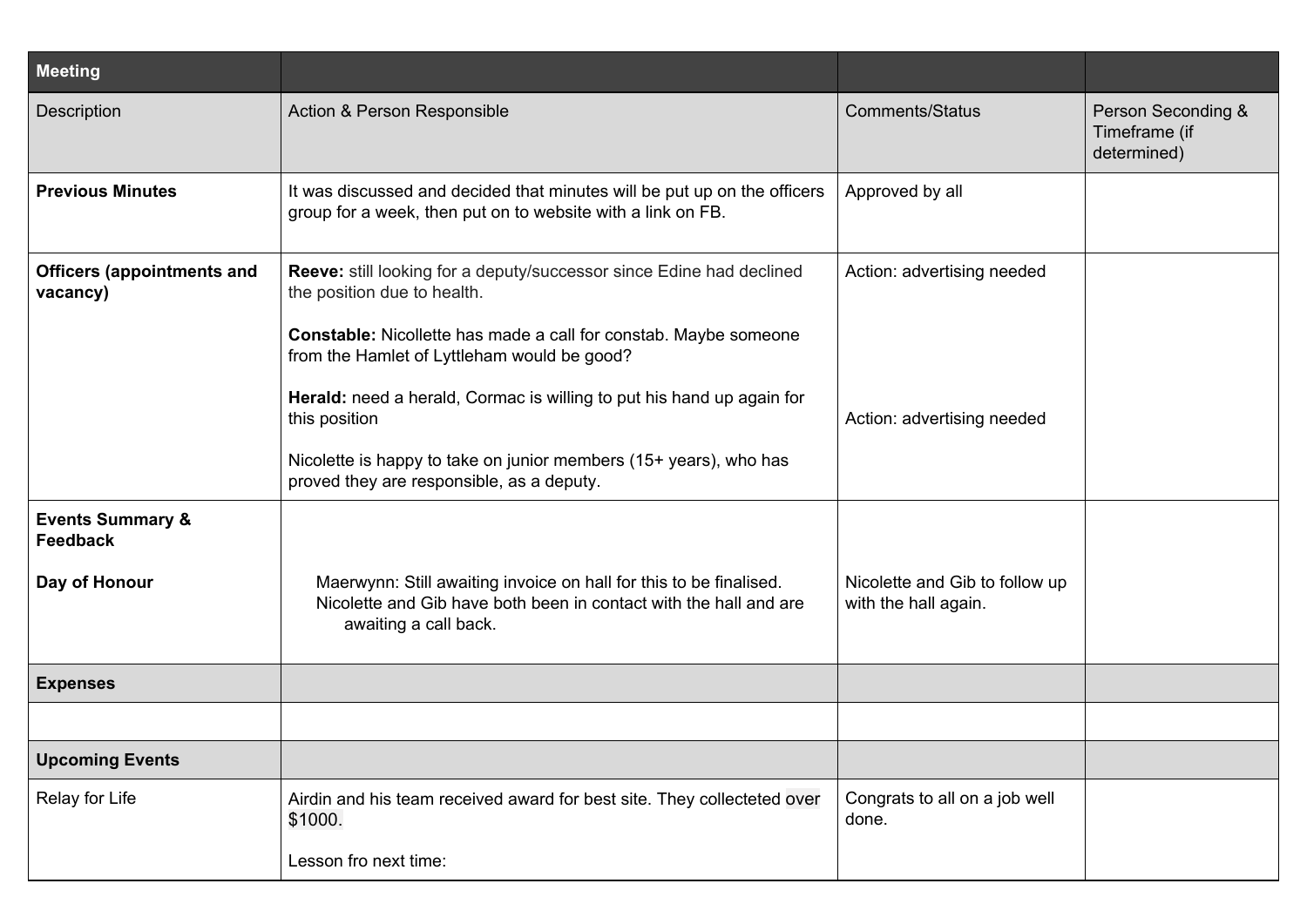|                                                                                                           | Take the day off after<br>Location issues which were discussed with organizers                                                                                                                                                                   |                        |  |
|-----------------------------------------------------------------------------------------------------------|--------------------------------------------------------------------------------------------------------------------------------------------------------------------------------------------------------------------------------------------------|------------------------|--|
|                                                                                                           | Aridin has said that he will be running again in 2020.                                                                                                                                                                                           |                        |  |
| The Hamlet of Lyttleham<br>presents Baron Alain's<br>Academy of Arts of Science<br>and wonder (and so on) | Excellent event, waiting on paperwork.                                                                                                                                                                                                           |                        |  |
| Pre-Easter 2020                                                                                           | All on track with site booked. Need to get out advertising and A&S call<br>for classes. Maree will be doing bookings                                                                                                                             |                        |  |
| <b>STTS</b>                                                                                               | Canceled this year as a series of events, Would still like to see<br>something planned for late summer.                                                                                                                                          |                        |  |
| Day of Honour 2020                                                                                        | Edine and Yvonne confirmed their proposed joint bid would not go<br>ahead in 2020 but may in 2021. Update from Crafthall 14 Dec:<br>Yvonne looking to pull together an event with Elspeth. More to<br>come.                                      |                        |  |
| En Garde                                                                                                  | We've been invited to take part. Cos play, Royal Exhibition Centre,<br>6th-7th Feb 2021. (Details posted when we get more details                                                                                                                |                        |  |
| <b>Other business</b>                                                                                     |                                                                                                                                                                                                                                                  |                        |  |
| Web/email changes                                                                                         |                                                                                                                                                                                                                                                  | (More details to come) |  |
| Square fee changes                                                                                        | Still being investigated as there are many options out there but leaning<br>towards PayPal but will need more info from PayPal plus the ok from<br>the Board before proceeding.                                                                  |                        |  |
| Hall access                                                                                               | Gib: to get keys                                                                                                                                                                                                                                 |                        |  |
| Note to all Event Stewarts:                                                                               | Paperwork is not always for us. We have to account for every dollar<br>spent and received. If you don't like paperwork and know you are not<br>good with it, please ask for help in this area before hand. It will make<br>all our lives easier. |                        |  |
| <b>Officer reports</b>                                                                                    |                                                                                                                                                                                                                                                  |                        |  |